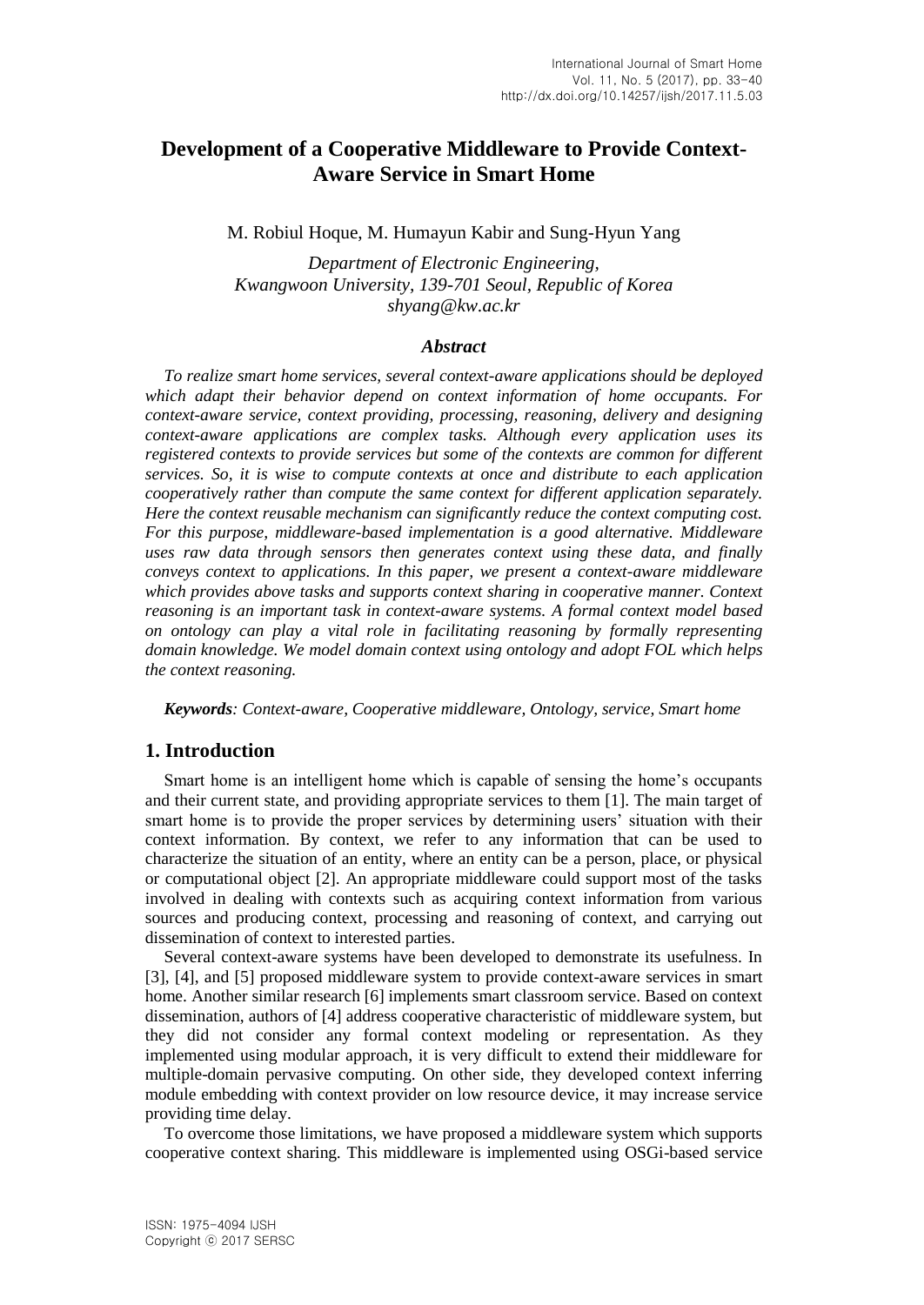oriented approach where each middleware component is published as a service, and other components can use as web service. So, it will help the system extension in multipledomain. We have developed context reasoner on rich resource device *e.g.*, residential gateway, as a result, service providing delay will be decrease significantly by reducing context computational time. Moreover, context is modeled based on ontology [7] using OWL- Web Ontology Language [8] which enables logic inferring, and ensure context consistency.

The rest of this paper is organized as follows. In Sections 2 and 3, Ontology-based context model and reasoning technique are presented respectively. In Section 4, cooperative middleware architecture is presented in details. In Section 5, implementation and evaluation of this middleware is presented, and finally, in Section 6, authors conclude this paper and indicate future plan.

# **2. Context Modeling**

Context is any information that can be used to characterize the situation of entities that are considered relevant to the interaction between a user and an application, including the user and the application themselves [2]. Context could be classified in two types such as low-level context and high-level context. The low-level context is directly detected from context provider, and regards as explicit context. The high-level context is derived from low-level contexts, and regards as implicit context. To make high-level context semantically, it is need to context reasoning where ontology based context modeling could help this reasoning.

Context modeling is the specification of all entities and relations between these entities which are needed to describe the context as a whole. Among other, we adopted ontologybased context modeling which has several benefits, such as, if any context-aware system uses ontology to generate a high-level context, the system could make a semantically perfect high-level context for context-aware service. The use of ontology in the context domain is becoming more and more important. By using the ontology approach, we obtain a formal context representation and reasoning methods on contextual data.

Ontology can be defined as a formal explicit definition of a shared conceptualization [9], and has many benefits like as knowledge sharing, logic inference, and knowledge reuse. It provides a vocabulary for representing domain knowledge, and for describing specific situations in a domain. We propose an ontology-based approach for context modeling that describe contexts semantically, and share common understanding of the structure of contexts among users, devices, and services. The main benefit of this model is that it enables a formal analysis of the domain knowledge, such as performing context reasoning using first order predicate calculus.

There are many ontology language *e.g.*, RDF(S)[10], OIL[11], DAML+OIL[12], OWL[13]. OWL (Web Ontology Language) is a key to the Semantic Web Ontology language, proposed by W3C's Web Ontology Working Group. OWL ontology language is a language for defining and instantiating web ontology. OWL is much more expressive than other ontology languages such as RDFS (Resource Description Framework (Schema) [14]. OWL can describe ontology representation like Class, subClassOf, individuals, ObjectProperty, DatatypeProperty, constraints, etc. OWL is divided into 3 languages - OWL Lite, OWL DL, and OWL full in accordance with representation power. We adopt OWL DL to represent context ontology. It is sufficient to describe our smart home context modeling using OWL DL.

Some researcher has been constructed ontology for context in a specific domain to reach the goals of knowledge sharing across distributed system. CONON [15] introduced extensible context ontology for pervasive computing environments. CONON define four basic concepts. They don't define the environment and time concepts. COBRA [16], proposed by Chen et al., used an ontology to describe person, places, and intentions.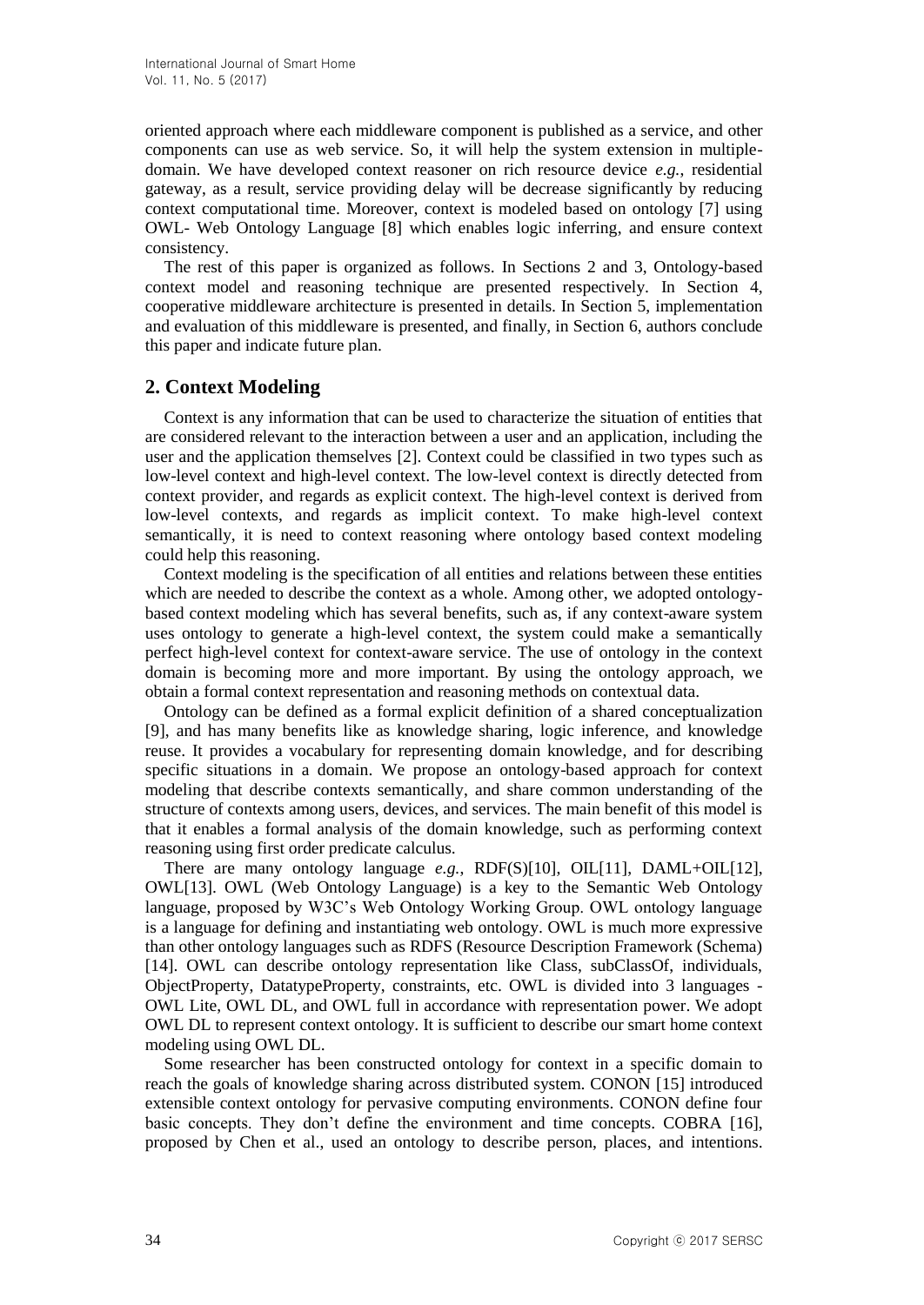COBRA does not have any general or upper level ontology, so it will be difficult to ensure knowledge reuse and knowledge sharing. Obviously our ontology model focuses on smart home and could be satisfied required queries related to smart home services.

We proposed two layered ontology model for contextual information: upper level and lower level ontology. Where, upper ontology provides definitions for general-purpose terms and acts as a foundation for specific domain ontology. Lower ontology, other hands, provides the domain specific knowledge to context-aware applications.



**Figure 1. A Part Of Details Ontology**

Context entities, in case of smart home, range from various kinds of devices *e.g.*, smart phone, laptop, ambient displays; to various environment conditions *e.g.*, illuminance, temperature,  $CO<sub>2</sub>$ , humidity; and user, service and so on. All these entities are present and functioning at different times at different places in home. We categorize these entities, in our model, mainly into *person*, *device*, *space*, *environment* and *time* classes which are defined upper ontology. Each class may divide in several sub-classes. For example, space emphasize on the spatial aspects of our smart home domain. Space has two sub-classes *Inner* space and *outside*. Again, inner spaces of our home are divided into *room*, *kitchen* and *entry* and represents lower ontology for home domain. Furthermore, room is divided into *bed room*, *living room*, *bath room* and *storage room*. We have also defined some objectProperties such as *hasLocation, hasEnvironment, use, own, engagedIn, hppendIn etc.*, which present relationship between classes. We have defined some inverse properties, *e.g.*, *isLocationOf* is an inverse property of *hasLocation*. In Figure 1, we present partial ontology of our context model written under the Protégé editor. Each entity is associated with its attributes and relations with other entities. OWL object properties represent relation and data properties represent attributes of entities. Hence, gray oval and white oval represent upper ontology class and lower ontology class respectively.

In our model, we represent contexts in first-order predicate calculus. The basic model has the form *predicate (subject, value)* or *predicate (subject)* in which.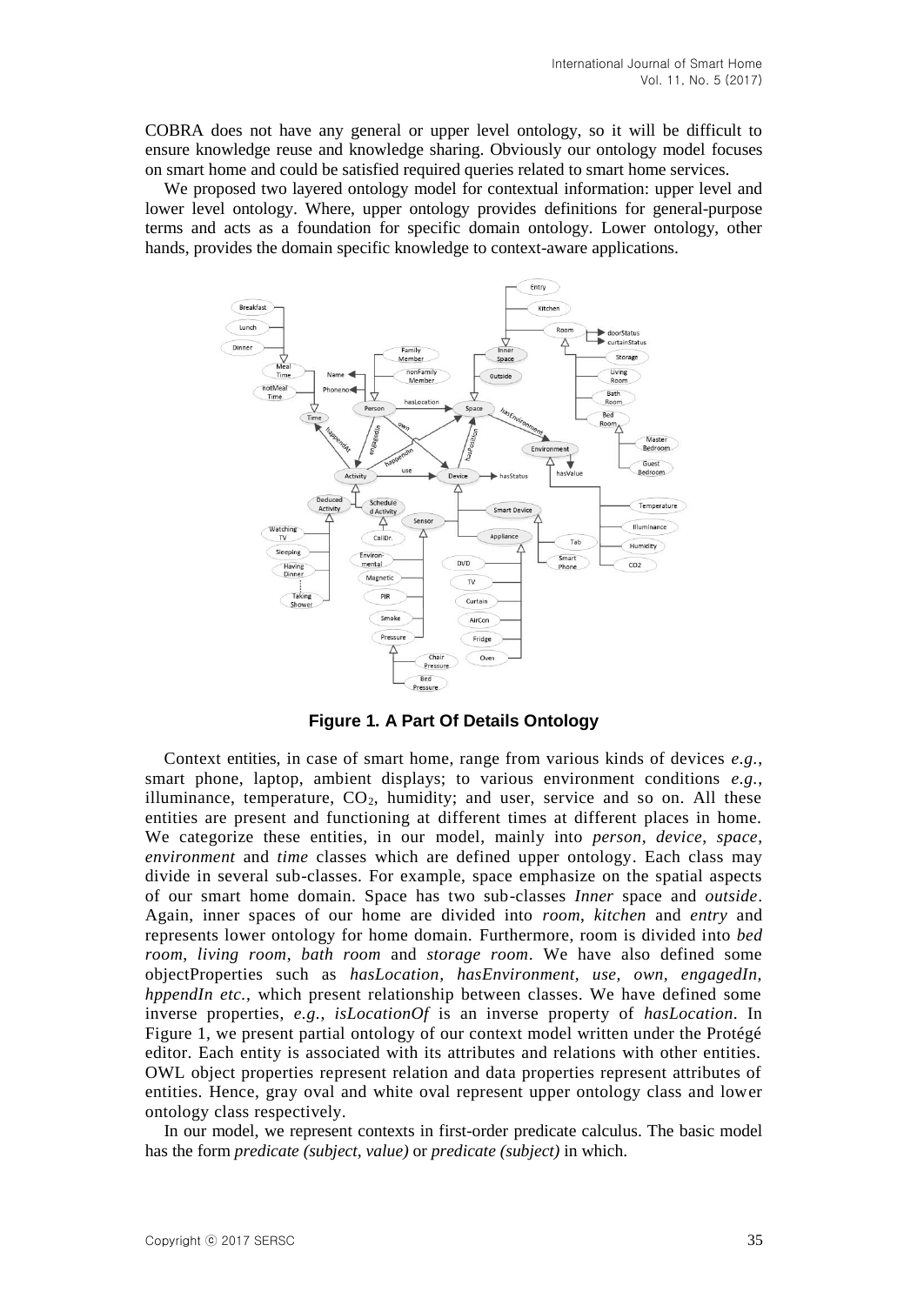- *subject*  $\in S^*$ : the set of subject names (for example, a person, space, device, *etc.*,)
- *predicate*  $\in V^*$ : the set of predicate names (for example, has location, has Status, *etc.*,)
- value  $\in O^*$ : the set of all values of subjects in S<sup>\*</sup> (for example, living room, On, false, *etc.*,)

To illustrate,

- *haslocation (MrHong, bathroom)* means that Mr. Hong is located in the bathroom.
- *hasTemperature(kitchen, warm)* means that the temperature in the kitchen is greater than a comfortable temperature.

# **3. Context Reasoning**

Reasoning is a process to reason about various types of contexts and their properties. Our system has the ability to support automated context reasoning. It can reason deduced context from other contexts. We adopt two kinds of reasoning: Rule-based approach based on first order predicate calculus for inferring high-level context, and Ontologybased reasoning for retrieving relation among context entities, and compute subsumption.

### **3.1. Ontology Reasoning**

The ontology reasoning is responsible for checking class consistency and implied relationships among entities. Our ontology's reasoning mechanism supports RDF Schema and OWL DL. Ontology reasoning is useful in this system. For example, if x and y are two context entities, ontology reasoning retrieves the relation between them r, then the system makes the context in the format of  $r(x,y)$ . For computing subsumption, let an indoor location provider provides a context that Mr. Hong is currently located in his Living Room, the context interpreter can conclude that Mr. Hong is located in his home since Living Room is a part of Home, shown in Eq. (1).

 $($ 2a rdfs:subClassOf ?b) $\land$ (?b rdfs:subClassOf ?c)  $\rightarrow$  (?a rdfs:subClassOf ?c) …… (1)

### **3.2. User-defined rule-based Reasoning**

Rule-based reasoning is done by a context reasoner. The need for reasoner arises because not all contexts can be gathered from sensors. For rule-based reasoning, we have defined a set of rules to assert high-level context from low-level context. This reasoning is provided using forward chaining algorithm. Equation (2) shows a rule to deduce a person's current status where, Mr. Hong is a person as well as a *FamilyMember*, his location is in *MasterBed* and *BedPressure* sensor is ON, and there is no motion. For a simple example, using these information reasoner can deduced Mr. Hong is sleeping using Eq. (2).

*Person(?x)∧BedRoom(?y)∧PIR(?r)∧BedPressure(?p)∧hasLocation(?x,?y)∧isPosition Of* 

*(?y,?r)˄isPositionOf(?y,?p)˄hasMotion(?r,false)˄hasStatus(?p,ON)→engagedIn(?x,Slee ping) …….* (2)

### **4. Cooperative Middleware Architecture**

Our context-aware middleware architecture is shown in Figure 2. There are three main layers in hierarchical design which are context providing layer, middleware layer and application layer. Context provider and application can be reside on any computational devices *i.e.*, smart phone, laptop, pc or server, but middleware layer resides, in this case, only on a residential gateway.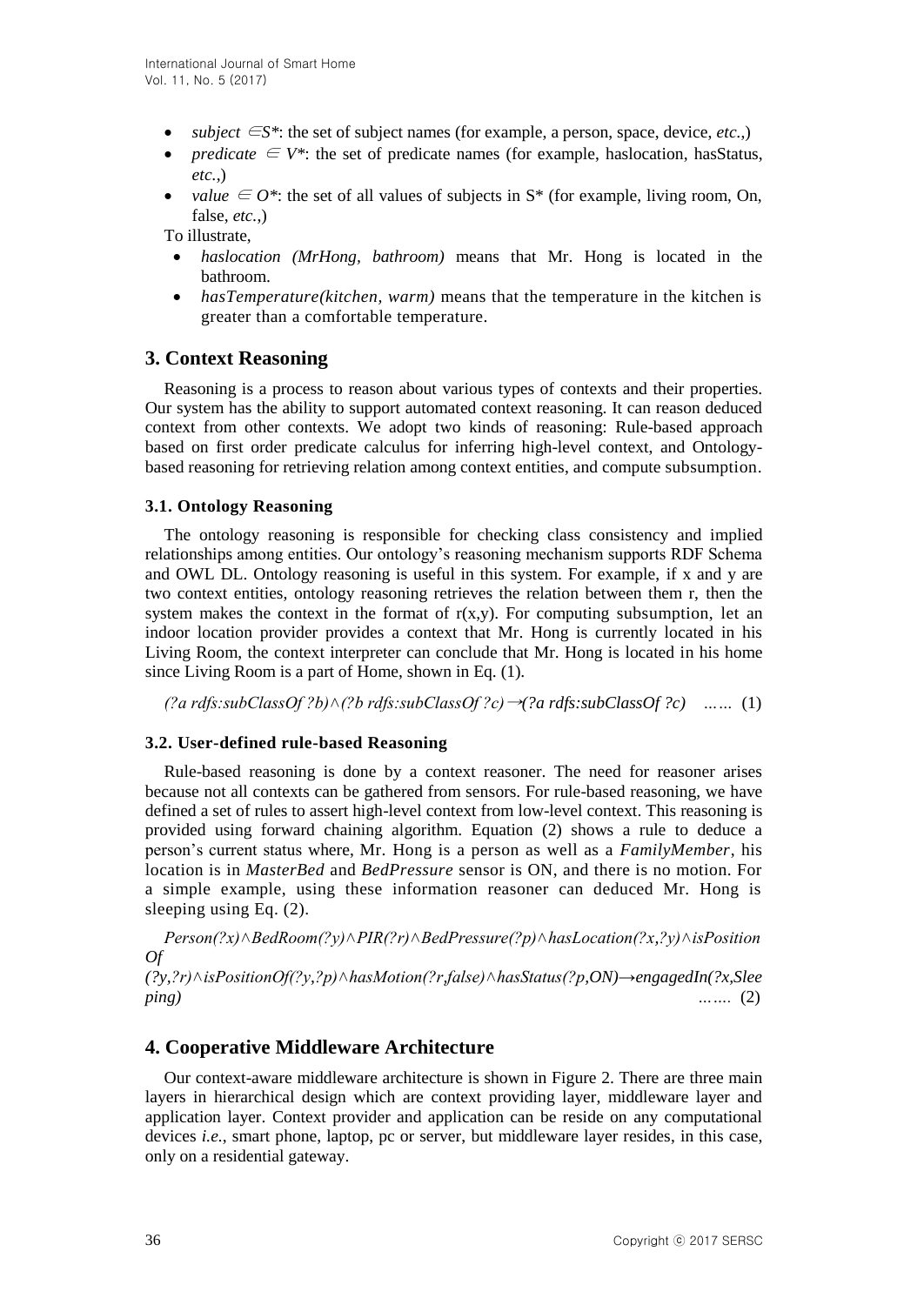

**Figure 2. Cooperative Middleware Architecture**

Context provider performs the task of context acquisition, mapping and representation. It produces low-level context entity from sensing raw data using mapping technique. To get more precise symbolic context entity, we have used fuzzy function in mapping technique. It also represents context in FOL format and send to registered services i.e., application or context processor. Sensors may provides information with its own format, e.g. location sensor provides location using specific coordinate system, but in real world we need more high level information e.g. instead of coordinate we need information like bedroom, livingroom, home or office etc. To make these high level information, context provider uses mapping technique. Similarly, for temperature, we need whether it is cold, worm or hot. Here fuzzy function decides more precise information from several overlapping temperature group. Using these high level information, context provider generate simple context with the help of context ontology. For example, ontology provides a relation between location and temperature which is '*hasTemperature*' and context provider produces simple context: *hasTemperature (bedroom, cold)*.

Context processor decides whether a context is needed to combine with other to make high-level context. High-level context may be computed from combining only low-level contexts or both low-level and high-level contexts in a hierarchy fashion.

Context reasoner is an inference engine that is responsible for computing high-level context from low-level contexts using rule base reasoning. It supports two types of reasoning such as ontology-based reasoning and user define rule-based reasoning. Ontology reasoning retrieves relation between context entities and maintains class consistency which is used by the context provider. On the other hand, rule-based reasoning asserts new context from other contexts. In this middleware, rule-based reasoning is implemented using forward chain algorithm based on RETE algorithm [17]. Here context processor with context reasoner acts as a context provider.

Registration service provides facilities to declare capabilities of context providers and context processor. Registration service stores entity name, context type and access point of each registered context provider in context base. It is also able to track and adapt to the dynamic changes of context providers based on adding or removing sensors in smart home.

Application generates smart home services using context with IF-THEN condition. Application gets access point of context provider through context delivery. That means, context delivery gets query from applications and, after processing that query, returns required context provider access point. Then application can access context provider directly.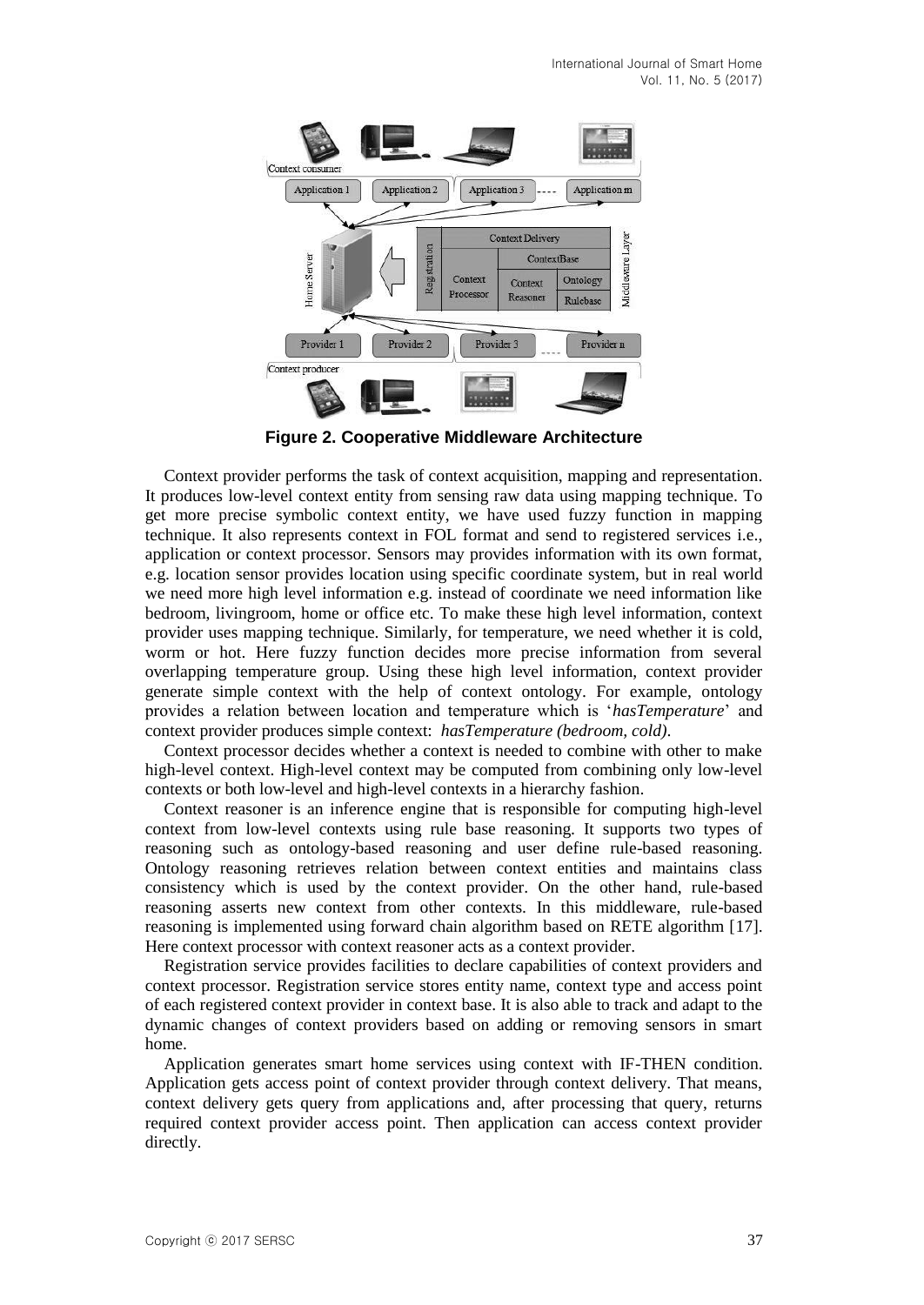# **5. Implementation and Evaluation**

Middleware components have been implemented as services using Java. Context provider and application are developed as the distributed independent services where Java RMI is used as communication mechanism. At time of system initialization, applications get requested context providers' access point to receive context from that context providers directly.

The Open Service Gateway Initiative (OSGi) is an independent, non-profit corporation working group to define and promote open specifications for the delivery of managed services to networked environments, such as homes. The OSGi service platform consists of a framework and multiple bundles, and provides a sharing mechanism for packages and services among bundles executed in the framework [18-19]. In this paper we adopt OSGi platform which provides bundle management mechanism, so that we can easily control and manage several services.

The OSGi service platform refers to the software stack embedded in the OSGicompliant residential gateway as shown in Fig. 3. It provides a service-hosting environment as well as a set of common APIs to develop application bundles.



**Figure 3. Software Architecture For OSGi Service Platform**

To evaluate our middleware performance, we have developed a test bed smart home which is equipped with different types of smart home appliances, smart devices and various sensors. Sensors are grouped into residential, security and human sensors. Residential group sensors are temperature, humidity,  $CO<sub>2</sub>$  and illuminance sensor. Intrusion (door open) and fire (smoke) detection sensor are fallen in security sensor group. User identification (RFID Tag), user motion detection (PIR sensor) and user's presence on bed (pressure sensor) detection sensors are fallen in last group. Home appliances (*e. g.*, aircon, DVD, TV, refrigerator, curtain, washing machine, *etc.*,) are placed in different position in the home. They are connected with internet via various wired and wireless network.

We can describe cooperative characteristic with the example of smart home applications. Suppose, a home user enters into his bedroom, RFID tag will provide his location and light adjustment application turns on room light based on location context. Temperature control service needs user location and current temperature context in that location to adjust temperature based on user preference. In the case of sleeping service, application needs some additional context, such as motion context provider provides no motion in room and pressure detection provider provides pressure sensor on bed is ON. Then, application provides sleeping service (turn off light, close window curtain and adjust room temperature) combining previous location, temperature context and newly received motion and pressure context. Here, same location context is shared among three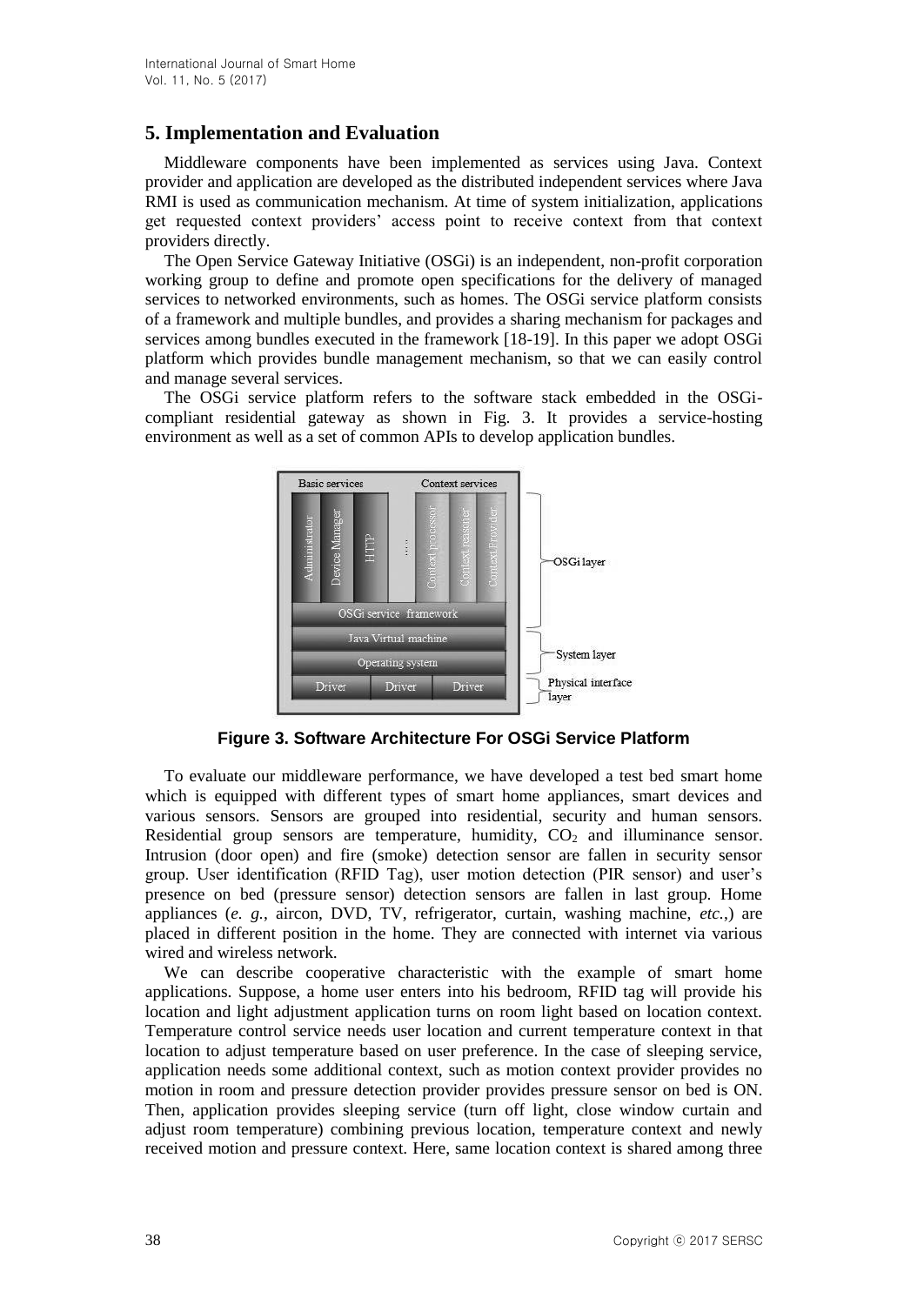applications and temperature context is shared between two different applications. It is obvious, if application is increase, shared contexts also will be increased and context computation cost will be reduced significantly. Hence, context providers and applications of the middleware cooperate among them. So, we called our middleware supports context sharing by cooperative manner.

### **6. Conclusions**

In this paper we have presented context-aware middleware design and its implementation issues together for smart home services. This middleware provides service for user by inferring current context and distributing cooperative manner. The cooperative property facilitates middleware to provide service in time by reducing the context computation cost. Moreover, we have presented a formal context model based on OWL to support middleware functionalities. This model is sufficiently expressive to satisfy required queries about the smart home context. In this paper, we used ontology reasoning for only retrieving relation properties among context entities, computing subsumption and checking class consistency. In the future, we will extend our middleware for multiple-domain as well as we will improve ontology reasoning to infer complex context *e.g.*, social context /group activity context.

#### **Acknowledgements**

This work was supported by the Industrial Strategic Technology Development Program (10041788, Development of Smart Home Service based on Advanced Context-Awareness) funded by the Ministry of Trade, Industry & Energy (MI, Korea). The present research has been conducted by the Research Grant of Kwangwoon University in 2016.

#### **References**

- [1] J. Sei, Research activities on smart environment, The Institute of electronics engineers of Korea Journal, pp. 1359-1371, **(2001)**
- [2] A. K. Dey, and G. D. Abowd, Towards a better understanding of context and context-awareness, in Proc. Workshop on the what, who, where, when and how of context-awareness, **(2000)**
- [3] T. Gu, H. K. Pung, and D. O. Zhang, A service-oriented middleware for building context-aware services, Journal of Network and Computer Applications, vol. 28(1), pp. 1-18, **(2005)**
- [4] V. N. Hamed, Z. Kamran, and N. Nasser, Context-aware middleware architecture for smart home environment, International Journal of Smart Home, vol.7 (1), pp. 77-86, **(2013)**
- [5] M. R. A. Jose, and W. Johnny, Service-oriented middleware for smart home applications, in Proc. Wirelss HIVE Networks Conference, pp. 1-4, **(2008)**
- [6] W. Win, Y. Shi, and Y. Suo, Ontology-based context-aware middleware for smart spaces, Tsinghua Science and Technology, vol. 12(6), pp. 707-713, **(2007)**
- [7] D. Fensel, Ontologies: A silver bullet for knowledge management and electronic commerce, Springer, **(2003)**
- [8] M. Smith, C. Welty, and D. McGuinness, Web ontology language (OWL) guide, http://www.w3.org/TR/owl-guide/, **(2003)**
- [9] D. fensel, Ontologies: A silver bullet for Knowledge Management and Electronic Commerce, ISBN 3- 540-41602-1, **(2000)**
- [10] W3C, RDFS(RDF Vocabulary Description Language1.0: RDF Schema), Recommendation, http://www.w3.org/TR/rdf-schema/ , **(2004)**
- [11] OIL, http://www.ontoknowledge.org/oil
- [12] DAML+OIL, http://www.daml.org
- [13] W3C, OWL Web Ontology Language Overview, Recommendation, http://www.w3.org/TR/2004/RECowl-features-20040210/, **(2005)**
- [14] T. Gu, A service-oriented middleware for building context-aware services, Journal of Network and Computer Applications, Vol. 28(1), pp. 1-18, **(2005)**
- [15] X. Wang and et al., Ontology based context modeling and reasoning using owl, in Proc. Workshop on Context Modelling and Reasoning at IEEE Int'l Conference on Pervasive Computing and Communication, USA, **(2004)**
- [16] H. Chen, T. Finin, and A. Joshi, An ontology for context-aware pervasive computing environments, Special Issue on Ontologies for Distributed Systems, **(2003)**